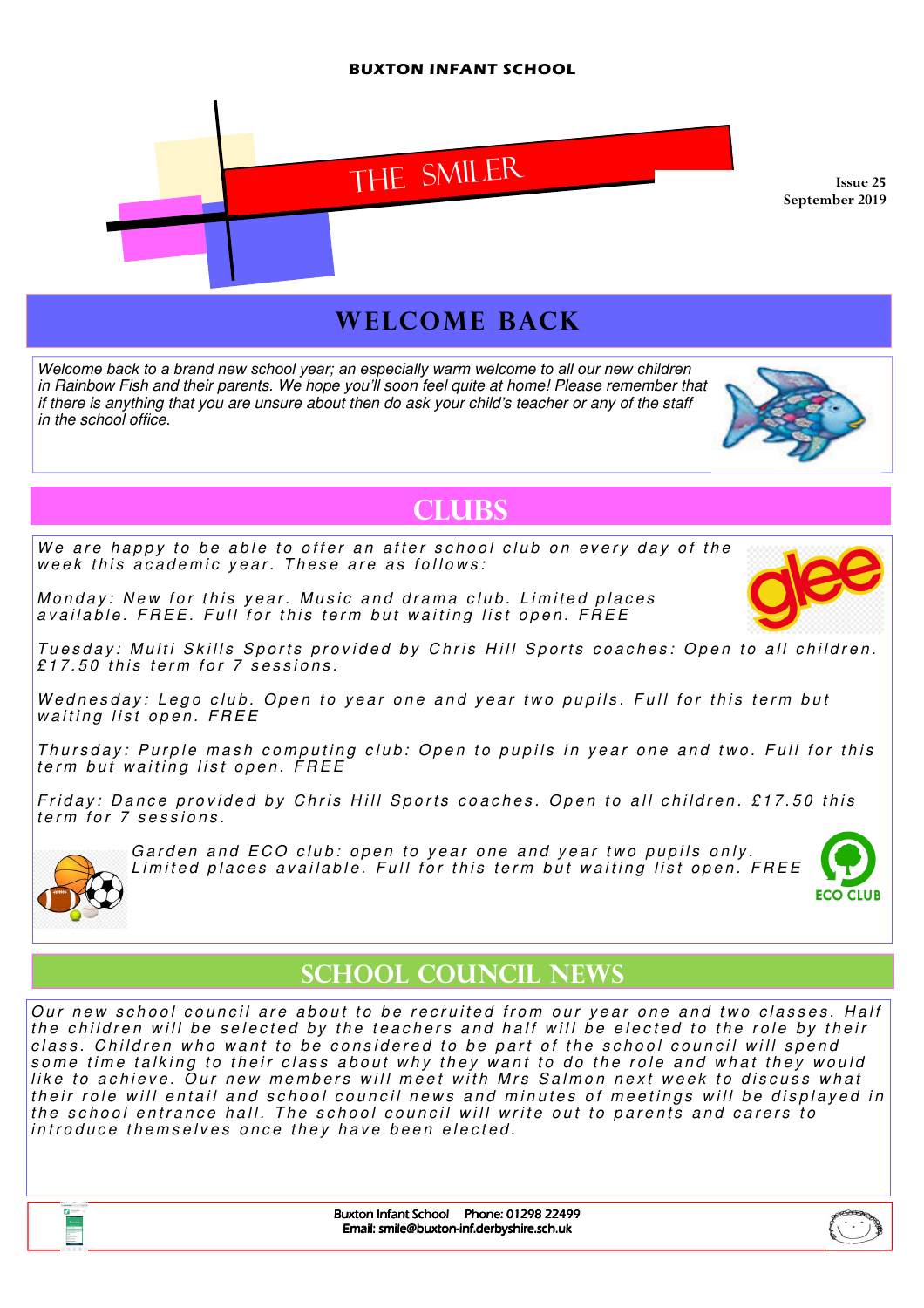#### **BUDDIES**

We operate a playground buddy systems where volunteers from year 2 look out for children who seem to be in need of friend at playtime. All the children who volunteer wear a special buddy jacket at playtimes to identify themselves to the other children and will receive training about their role.



We are collecting the Aldi Kit for schools stickers. Which we as a school can exchange for sports equipment.



P A G E 2

A LD I

## **HARVEST ASSEMBLIES**

All classes will be involved in preparing and performing a year group assembly to which parents and carers are warmly invited. This year all our Harvest assemblies will be on the theme of Blue Planet Each year the school council selects a charity to raise funds for, during our Harvest celebrations. The school council will help to choose the charity which we will be supporting this year and will send home a bit more information about the cause and how much we hope to raise. The dates for each assembly can be found at the back of this newsletter.



#### MEET THE TEACHER AND PARENT CCONSULTATIONS

Parents of children in Year one and two have had a chance to meet their child's new teacher this week and find out more about the year group operates.

Later this term there will be an opportunity for Reception parents to meet with your child's class teacher to discuss their progress. You will receive a letter and asked for a time slot preference. We would really encourage you to come to this valuable opportunity to look at your child's work and talk about how you can best support their progress at home. If you are unable to make one of the times available, then please speak to your child's teacher who will do their best to provide you with an alternative. Parents of children in year one and two will be invited to attend a consultation evening after half term in November.

## **HELPING OUT**

 We are very lucky to have a large number of regular volunteers in school who come to listen to readers and support learning. However, from time to time there are other little tasks in and around school which it would be great to have some help with. If you have particular skill or know a grandparent who would be happy to give just a small amount of time to supporting school, we would love to hear from you. Can you sew? Help with displays, general admin, gardening. Do you have some joinery skills? Can you paint? If you would be happy to be on a directory of help so that we could call on you from time to time we would love to hear from you. Please talk to Mrs Storer in Blue Sea or drop into the school office. Just a few hours in a school year would be a big help to us.

### **VISITOR ASSEMBLIES**

This year we are introducing a whole school assembly slot on a Tuesday. We hope to invite a variety or external visitors from the community to talk to the children about a range of issues e.g health care, different careers, different faiths and cultures, extra-curricular activities in the Buxton area. This term we are pleased to be welcoming Trinity church, Transition Buxton, Buxton football club and others. If you know of other professionals or community volunteers who you think would be useful for us to invite into school please let us know.

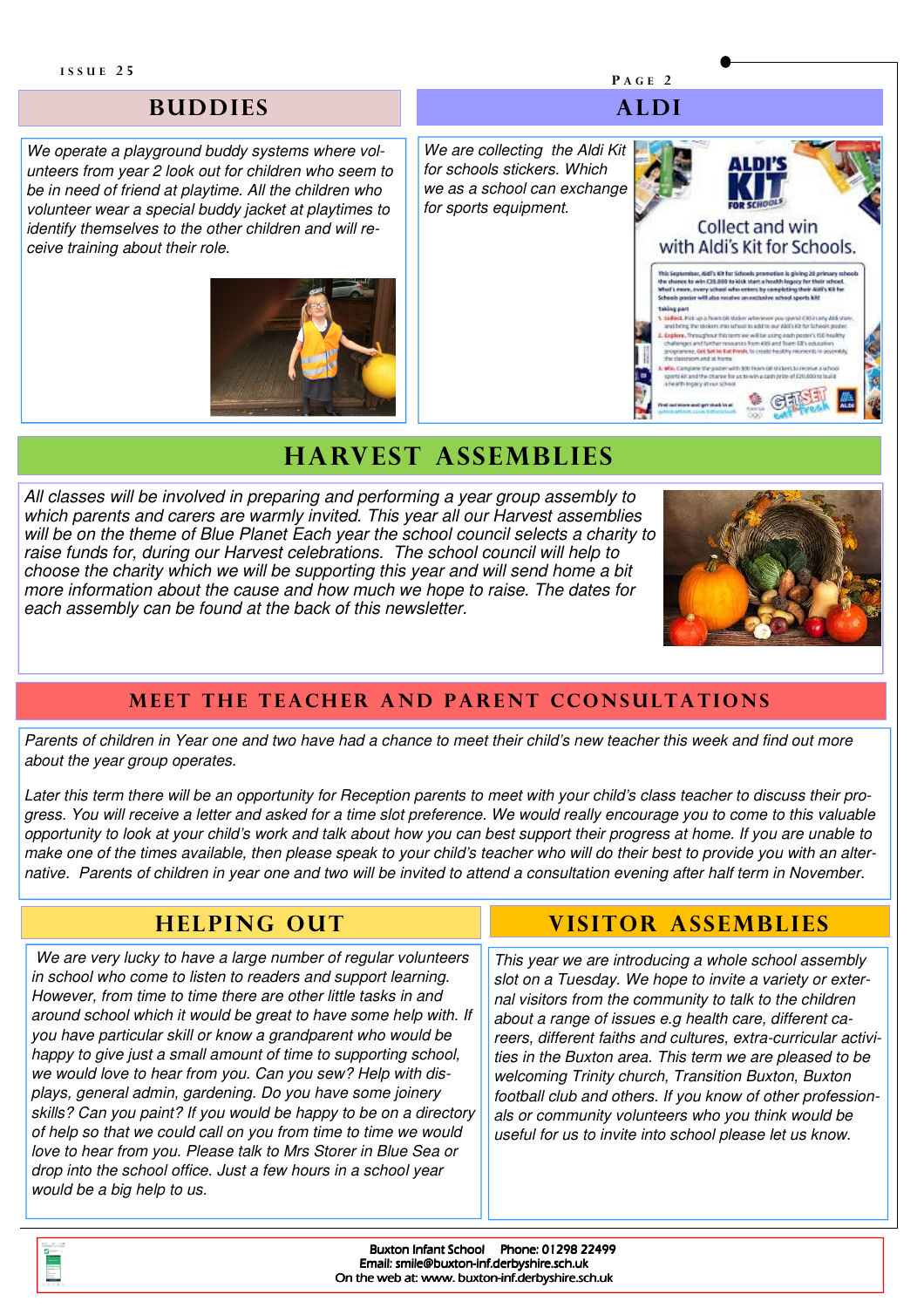#### **ATTENDANCE**

The DFE expectations for attendance are 95%. This represents 9 days absence during the school year for illness or unavoidable situations. Attendance below 90% (more than 19 full school days absence over the year) is considered to be persistent absenteeism and if unauthorised has to be referred on to an educational social worker.



Please remember that school cannot authorise absence for term time holidays and be aware that procedures for fining are tight. You will be issued with a fine by the local Authority if you take your children out of school for an unauthorised period of time and this includes occasions where no reason is given for absence. It is a parent's legal responsibility to

ensure that their child attends school.

**GOOD ATTENDANCE FOR SUCCESS Every Minute**  $(4)$ 

in School Counts

## **PTA NEWS**

Hello and welcome to all parents.

My name is Zoë and  $I$  am the current chair of the PTA. All  $3$  of my children have attended BIS and my daughter who is currently in Seahorses.

Our secretary is Rhian Hinchcliffe has a son in Seahorses and a younger daughter. Our treasurer is Rachel Mohsni has a d a ughter in Rainbow fish and also a younger daughter.

The rest of the PTA is made up of you; parents/carers/friends of our school. By no means do we expect anyone to commit to every meeting or help out at every

event to support us, simply doing what you can really  $is$  all it takes.

The PTA runs a series of family friendly events throughout the school year to raise funds to support the school and your children. Over the last few years we have held termly discos, movie nights, Christmas and summer fayres, a zumbathon and even a Rock and Roll bingo night just for parents.

We have a closed Facebook group which is brilliant in keeping you informed of events, all you have to do is  $se$ arch Buxton Infants School PTA and request to join. You can also keep in touch via email – our address is  $b$ uxtonin fant pt a $\omega$  q m ail.com

If you would like to be more involved in the PTA or have any suggestions for fundraising events, please feel free to come along to one of our meetings or use the suggestion box by the main entrance.

We hope to see lots of you at the Macmillan coffee afternoon on Friday 27th September, 2pm in the main hall. Please let us know if you can help out in anyway and of course we welcome donations of baked goodies either in the morning of the day or bring it along with  $V 0 U$ .

Many thanks,

Zoë Bradley

are sent home are also available on our website just in case any go astray before they arrive home. If you have a smart phone please also make sure that you have downloaded our school app. We are increasingly using our school app as a main way of communicating information and provide reminders. This y e ar there will be some information that we will  $ONLY$  put on the app or text and hard copies will only be  $a$  v ai l a b l  $e$  on r equest. This is in order to reduce the cost of resources and to adopt a " greener" approach to

Our website is regularly updated with news and information about

**COMMUNICATION** 

**ATTENDANCE** 

forthcoming events so do take a look. We will also ensure that any letters that